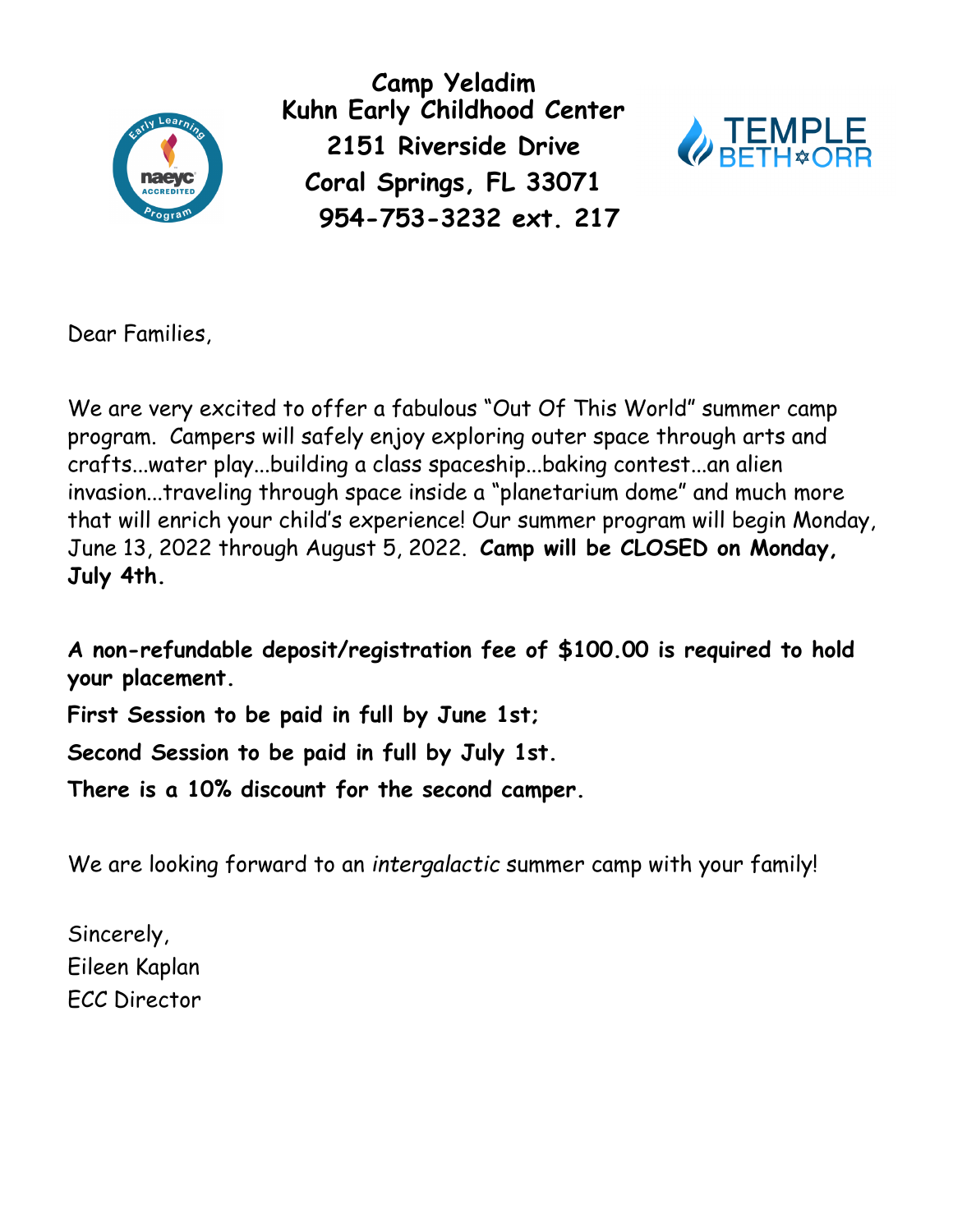**Camp Yeladim- Kuhn Early Childhood Center 2151 Riverside Drive Coral Springs, FL 33071 954-753-3232 ext. 214 Camp Hours 7:30am-5:30pm**



|                                                                                                                                                                                                                                                                                                                                                                                                                                                                                                                                                                                                                               |                           | Birth Date: ______________Circle one-M or F |
|-------------------------------------------------------------------------------------------------------------------------------------------------------------------------------------------------------------------------------------------------------------------------------------------------------------------------------------------------------------------------------------------------------------------------------------------------------------------------------------------------------------------------------------------------------------------------------------------------------------------------------|---------------------------|---------------------------------------------|
|                                                                                                                                                                                                                                                                                                                                                                                                                                                                                                                                                                                                                               |                           |                                             |
|                                                                                                                                                                                                                                                                                                                                                                                                                                                                                                                                                                                                                               |                           |                                             |
|                                                                                                                                                                                                                                                                                                                                                                                                                                                                                                                                                                                                                               |                           |                                             |
|                                                                                                                                                                                                                                                                                                                                                                                                                                                                                                                                                                                                                               |                           |                                             |
|                                                                                                                                                                                                                                                                                                                                                                                                                                                                                                                                                                                                                               |                           |                                             |
|                                                                                                                                                                                                                                                                                                                                                                                                                                                                                                                                                                                                                               |                           |                                             |
|                                                                                                                                                                                                                                                                                                                                                                                                                                                                                                                                                                                                                               |                           |                                             |
|                                                                                                                                                                                                                                                                                                                                                                                                                                                                                                                                                                                                                               |                           |                                             |
|                                                                                                                                                                                                                                                                                                                                                                                                                                                                                                                                                                                                                               |                           |                                             |
| EMERGENCY CONTACT 1: (in the event that a parent/legal guardian cannot be reached)                                                                                                                                                                                                                                                                                                                                                                                                                                                                                                                                            |                           |                                             |
|                                                                                                                                                                                                                                                                                                                                                                                                                                                                                                                                                                                                                               |                           |                                             |
|                                                                                                                                                                                                                                                                                                                                                                                                                                                                                                                                                                                                                               |                           |                                             |
|                                                                                                                                                                                                                                                                                                                                                                                                                                                                                                                                                                                                                               |                           |                                             |
| EMERGENCY CONTACT 2: (in the event that a parent/legal guardian cannot be reached)                                                                                                                                                                                                                                                                                                                                                                                                                                                                                                                                            |                           |                                             |
|                                                                                                                                                                                                                                                                                                                                                                                                                                                                                                                                                                                                                               |                           |                                             |
|                                                                                                                                                                                                                                                                                                                                                                                                                                                                                                                                                                                                                               |                           |                                             |
|                                                                                                                                                                                                                                                                                                                                                                                                                                                                                                                                                                                                                               |                           |                                             |
|                                                                                                                                                                                                                                                                                                                                                                                                                                                                                                                                                                                                                               |                           |                                             |
| PERSONS AUTHORIZED TO PICK UP YOUR CHILD FROM CAMP:                                                                                                                                                                                                                                                                                                                                                                                                                                                                                                                                                                           |                           |                                             |
|                                                                                                                                                                                                                                                                                                                                                                                                                                                                                                                                                                                                                               |                           |                                             |
|                                                                                                                                                                                                                                                                                                                                                                                                                                                                                                                                                                                                                               |                           |                                             |
| Medical Information: I hereby grant permission for the staff of Temple Beth Orr's Early Childhood Center to contact the<br>following medical personnel: Doctor:_______________________________Address: ________________________                                                                                                                                                                                                                                                                                                                                                                                               |                           | Phone: ________                             |
| or to call 911 to obtain emergency medical care if warranted and to transport by ambulance.                                                                                                                                                                                                                                                                                                                                                                                                                                                                                                                                   |                           |                                             |
|                                                                                                                                                                                                                                                                                                                                                                                                                                                                                                                                                                                                                               | <b>Guardian Signature</b> |                                             |
| ALLERGIES/MEDICATION: (Please list all known allergies and any medications taken) ____________________________                                                                                                                                                                                                                                                                                                                                                                                                                                                                                                                |                           |                                             |
| STATE LAW requires that a completed Florida Health and Immunization form be on file before a child can attend camp. Children<br>who are sent home with fever, conjunctivitis, vomiting, diarrhea or illness may not return to camp the next day, and may require<br>a doctor's note to return. My child may participate in all camp activities. School Tuition 2019-2020 must be paid in full by May<br>15, 2020. ALL CAMP DEPOSITS AND PAYMENTS ARE NON-REFUNDABLE & NON-TRANSFERABLE. There are no refunds for<br>missed days, holidays, illness or vacation. I have read and understand the camp rules and billing policy. |                           |                                             |
|                                                                                                                                                                                                                                                                                                                                                                                                                                                                                                                                                                                                                               |                           |                                             |
| I give permission for my child's picture to be used in advertising and/or promotions for the Early Childhood Center.                                                                                                                                                                                                                                                                                                                                                                                                                                                                                                          |                           |                                             |

\_\_\_\_\_YES \_\_\_\_\_NO \_\_\_\_\_\_\_INITIAL